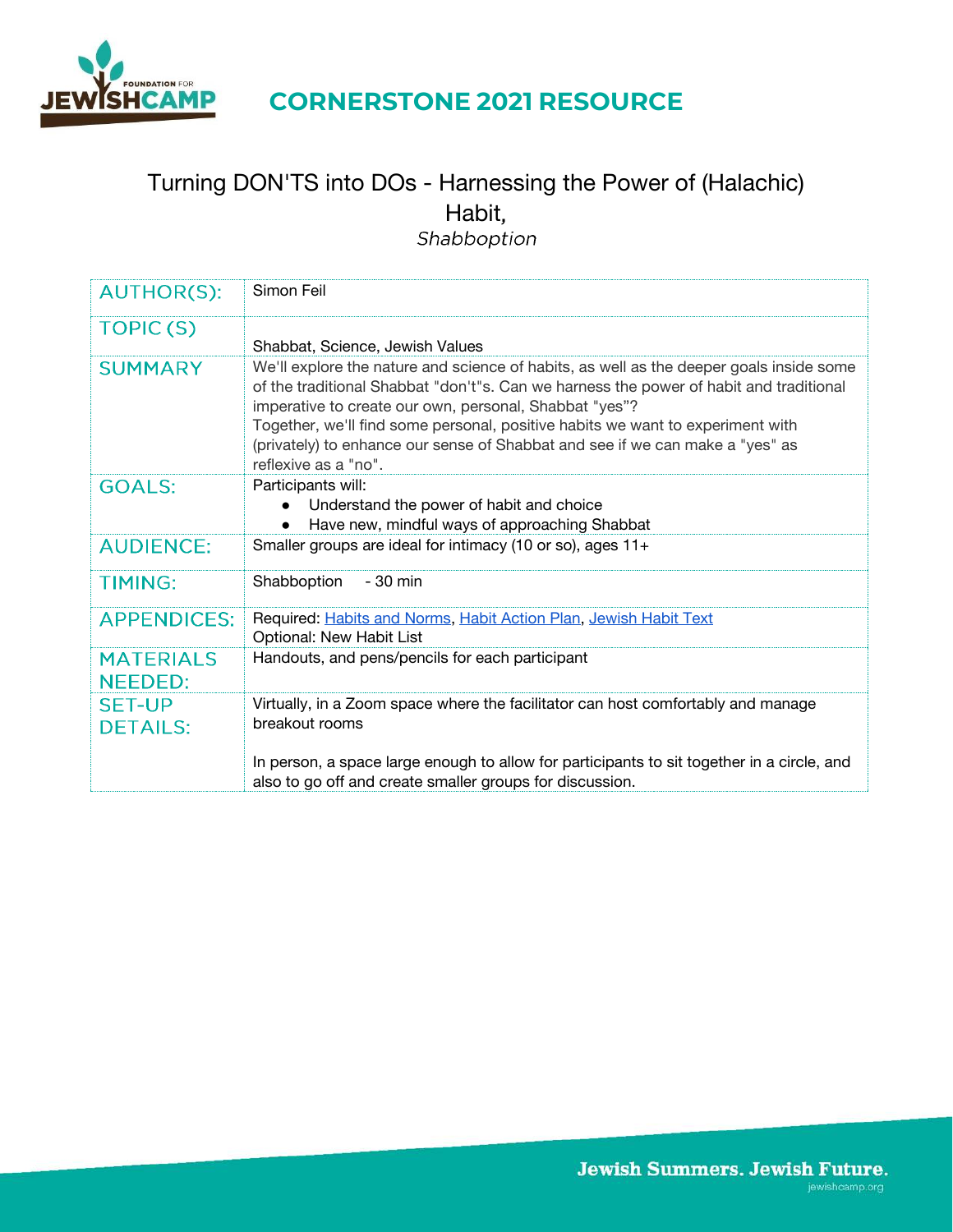

# **CORNERSTONE 2021 RESOURCE**

**SESSION TIMELINE** 

- 00:00-00:05 Introductions, Welcome
- 00:05-00:15 What habits and behaviors do we like/dislike about Shabbat?
- 00:15-00:45 How do Habits and Norms form?
- 00:45-00:55 What Habits have you developed?
- 00:55-01:15 Create a New Shabbat Halachic Habit

## **SESSION OUTLINE:**

00:00-00:05 - Session leader introduces session topic and leads the group in a round of introductions (name, pronouns, camp, and something you heard "no" to a lot as a child/something you wish you'd heard "yes" to).

00:05-00:10 - What habits and behaviors do we like/dislike about Shabbat? Session leader asks group (breakouts write on this [Jamboard\)](https://jamboard.google.com/d/1yvNoc69dOB9HJQ--2M-d-Duf1HruYe8jyTxhY9agjdQ/copy):

- 1. What are details/activities we love about Shabbat?
	- Think of both *active doings* (things we do), and *refrainings* (things we don't do)?
- 2. What are details/activities we dislike about Shabbat?
	- Think of both *active doings* (things we do), and *refrainings* (things we don't do)?

00:10-00:20 - How do Habits and Norms form?

Session leader divides the group into breakout rooms of 4-5 participants to think and discuss for 5 minutes. Ask each group to select 1 spokesperson to share group thoughts with the larger group in return and/or utilize a jamboard for everyone to share their thoughts. Session leader then invites group exploration of this question, with these questions as guides. Session leader introduces concepts of "mitoch she'lo lishma, ba lishma" and "folkways, mores, taboo/law" and "cue, craving, response, reward" (last 2 are on Habits and Norms worksheet)

- 1. What are some of your ideas? Use Jamboard to gather responses. Possible frames:
	- a. Modeling: (from family, community, peers teachers)
	- b. Education: (learning about "why" from trusted sources)
	- c. Repetition: doing it over and over (mitoch she'lo lishma, ba lishma)
	- d. Integration: it becoming second nature, eventually a new habit and harder to stop than to continue
- 2. What do Jewish texts say?
	- a. Mitoch she'lo lishma, ba lishma מְתּוֹךְ שֶׁלֹּא לְשָׁמָה בָּא לְשָׁמָה (<u>Pesachim 50b)</u>
	- b. the idea that doing something, even without understanding or clear intent, will bring us to do the task *with* understanding. Or "outside-in": even simple repetition will bring greater commitment and personal connection to a task.